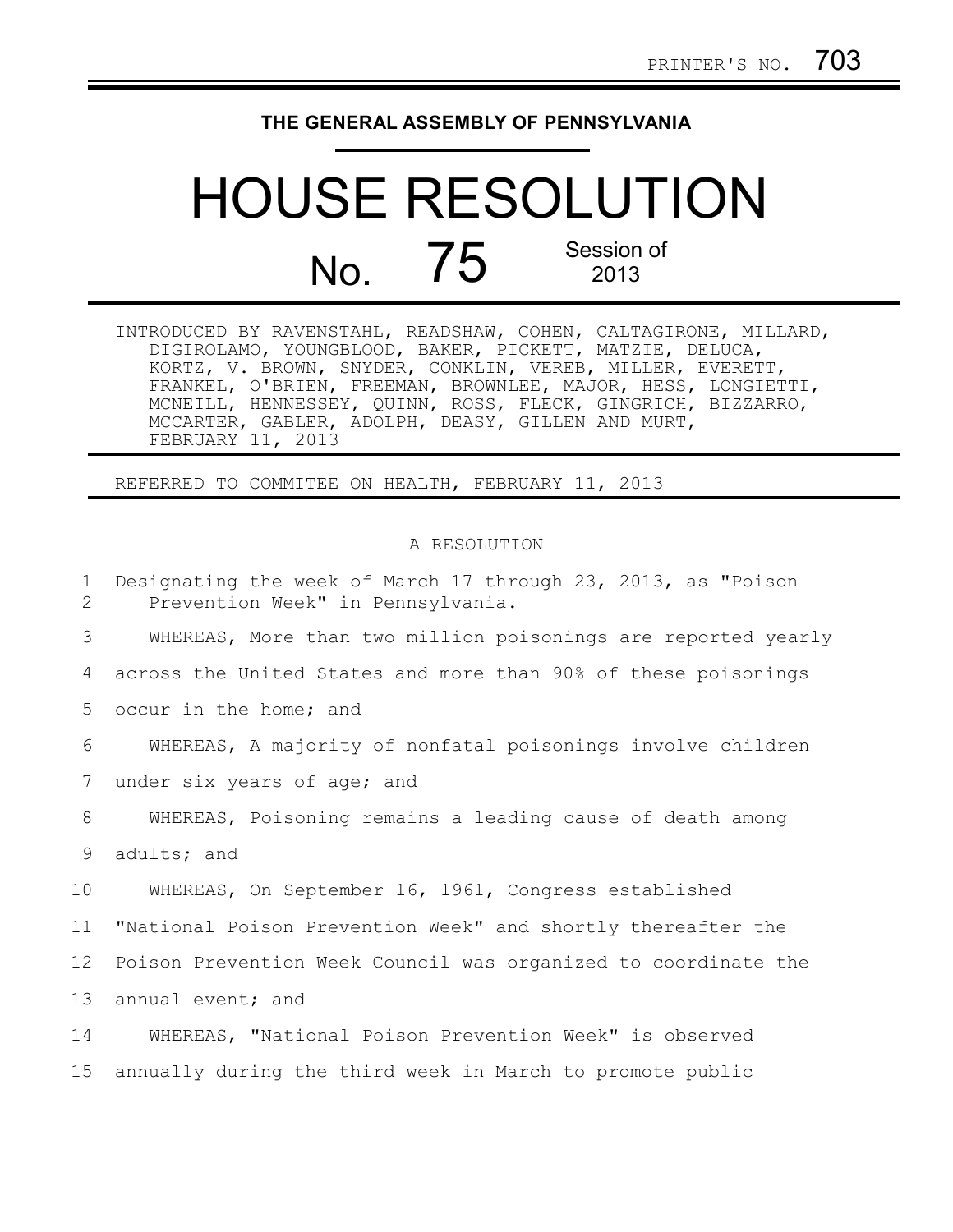education on ways to prevent poisonings; and 1

WHEREAS, If used properly, most consumer products pose no hazard to human health, but if used incorrectly, many common household products, such as pain medicines and cleaning products, can become poisonous; and 2 3 4 5

WHEREAS, Most poison exposures happen unintentionally and only 13% of all poisonings occur from an intentional overdose or misuse of a product or substance; and 6 7 8

WHEREAS, Across the United States, 57 poison control centers operate to assist the public with poison emergencies and to respond to questions about poison prevention and exposure to poisons; and 9 10 11 12

WHEREAS, Two poison control centers, the Pittsburgh Poison Center at the Children's Hospital of Pittsburgh and the Poison Control Center at the Children's Hospital of Philadelphia, operate in this Commonwealth; and 13 14 15 16

WHEREAS, The Pittsburgh Poison Center has become nationally recognized for creating the first quality standards for poison control center operation and for assisting in the development of the National Poison Center Network, which is the first network of regional and satellite poison control centers across the United States; and 17 18 19 20 21 22

WHEREAS, Due to spiraling health care costs, poison control centers serve as an antidote to emergency room crowding and costs; therefore be it 23 24 25

RESOLVED, That the House of Representatives designate the week of March 17 through 23, 2013, as "Poison Prevention Week" in Pennsylvania; and be it further 26 27 28

RESOLVED, That the House of Representatives urge all residents to become aware of common sense tips to prevent 29 30

20130HR0075PN0703 - 2 -